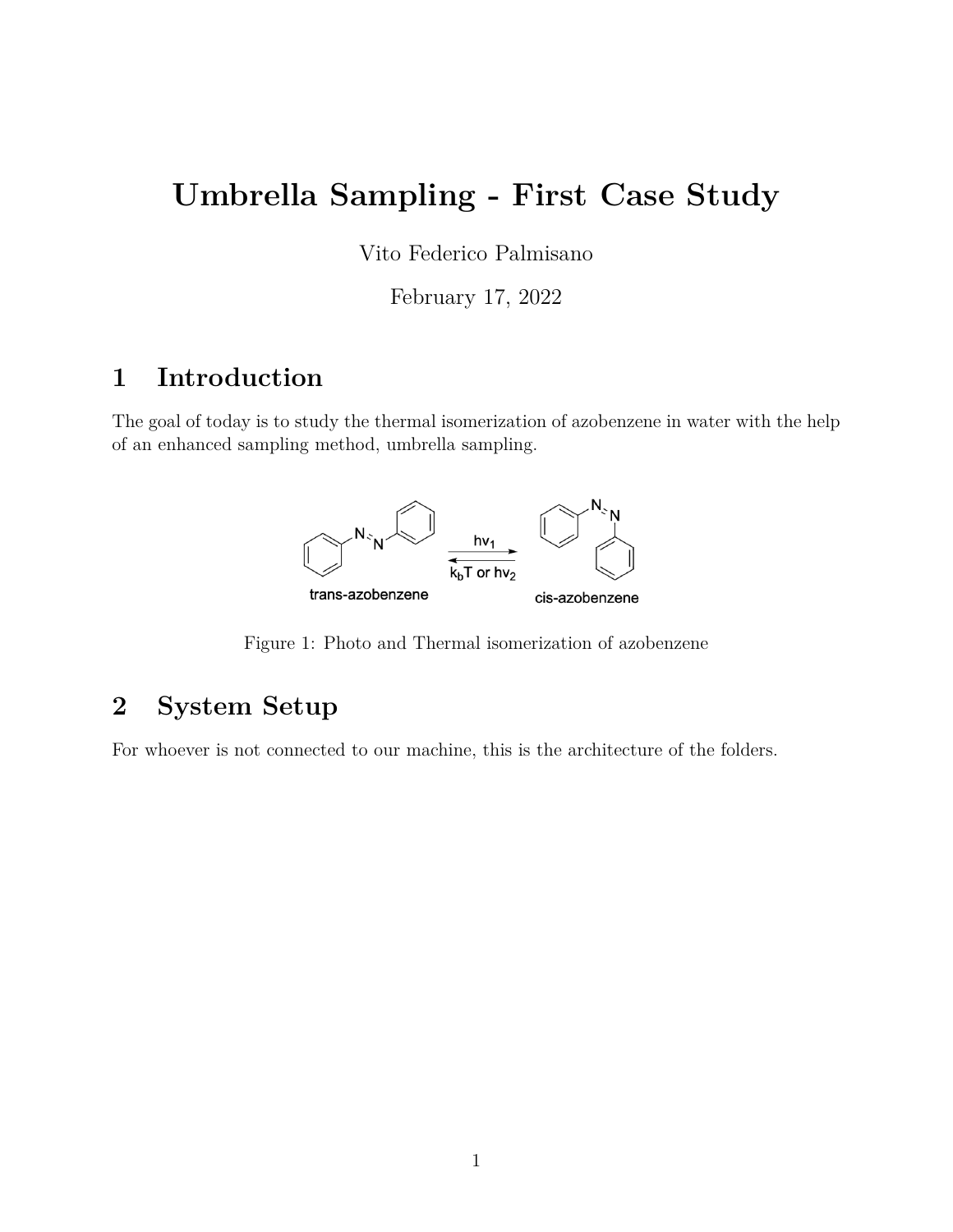

Figure 2: Structure of the folders for the tutorial

Before we start, we should check whether AmberTools and Visual Molecular Dynamics (VMD) are function in our work station. Please type :

#### sander

which should print "Error opening unit 5: File "mdin" is missing or unreadable" since we are not providing any inputs to the program and then type :

vmd

which is the keyword to open the VMD program. If VMD is not working from your laptop connected to our work station, then please create a folder in your own laptop and "scp" the files. Some VMD editions may have some problems with binary files of Amber trajectories, but we will try to solve any problem of any kind in the next few hours.

If those two programs work, then we can start the tutorial, good luck !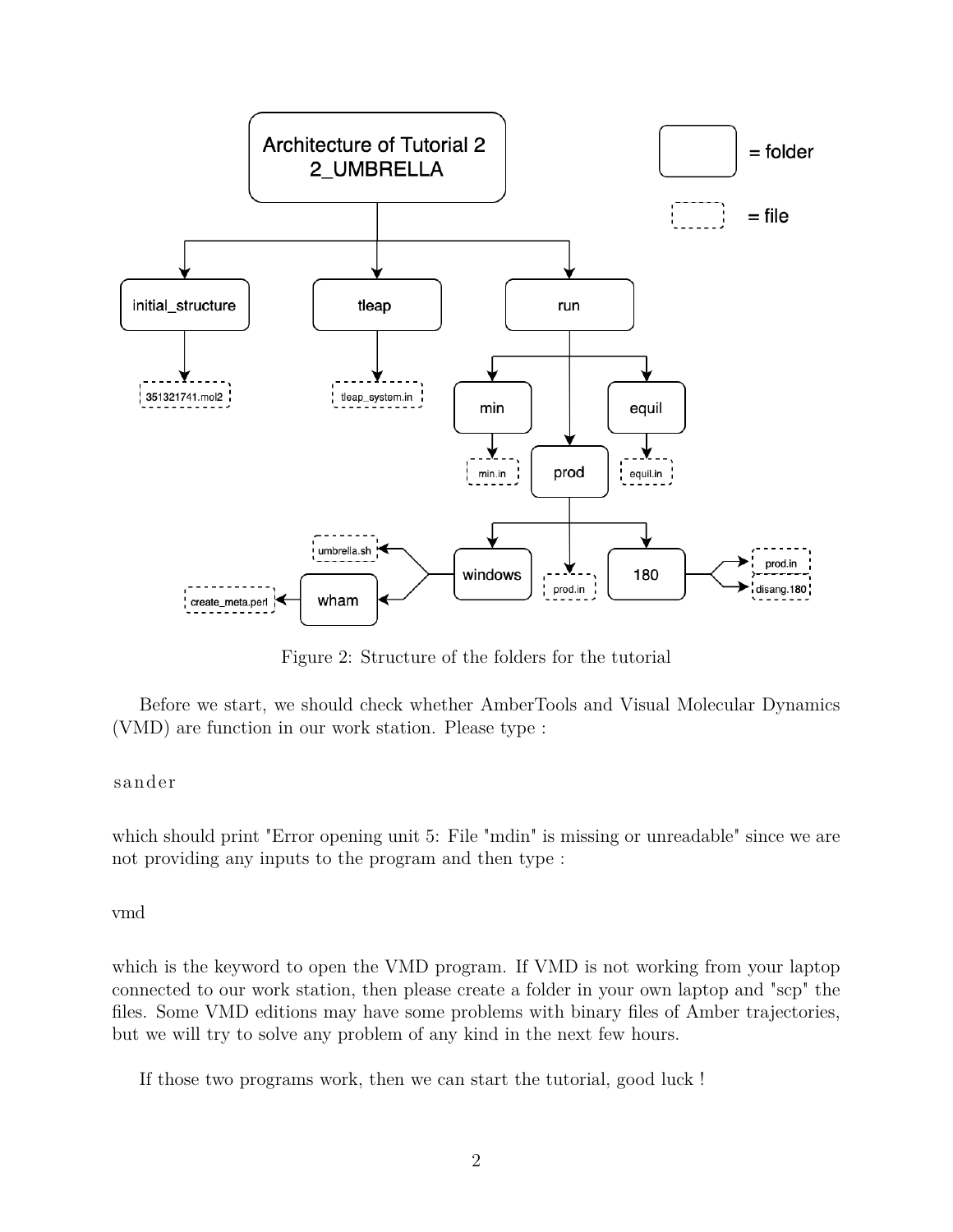#### **2.1 Obtain or Build Azobenzene**

The 3D structure of a ligand can either be build with your favorite molecular builder (Avogadro, IQmol) or, most of the times, can directly be found in the ZINC database (*https* : *//zinc.docking.org/substances/home/*) which is a database of all the commercially available chemical compounds, prepared for docking. The file was already downloaded from the database and placed in the correct directory. Please open the mol2 file of azobenzene, which has a long digit number when dowloaded :

cd /data/tutorial/yourname/2\_UMBRELLA/initial\_structures/ vi 351321741. mol2

To avoid any nomenclature troubles with Amber, please convert the structure to XYZ file and then convert it again to mol2 including the charges and the gaff parameters :

antechamber  $-i$  351321741. mol2  $-fi$  mol2  $-o$  lig.com  $-fo$  gcrt antechamber  $-i$  lig.com  $-f_i$  gcrt  $-o$  lig.mol2  $-f_0$  mol2  $-c$  bcc  $-at$  gaff

And let's immediately generate the frcmod file which takes care of the modification that are needed for the molecule given by the force field. Please type:

parmchk2  $-i$  lig. mol2  $-f$  mol2  $-o$  lig. frcmod

If both mol2 and frcmod files were generated without errors, we can move to the next step and build the solvated system.

#### **2.2 Build the Solvated System**

Please enter the tleap folder and copy the ligand files previously generated ( lig.mol2, lig.frcmod ). In the current directory you will find one input file called tleap-system.in, please open it :

```
source leaprc.gaff2
source leaprc.water.tip3p
MOL = loadmol2 lig.mol2
loadamberparams lig.frcmod
save of f MOL lig. lib
solvateoct MOL WAT 10
```
saveamberparm MOL system.parm7 system.rst7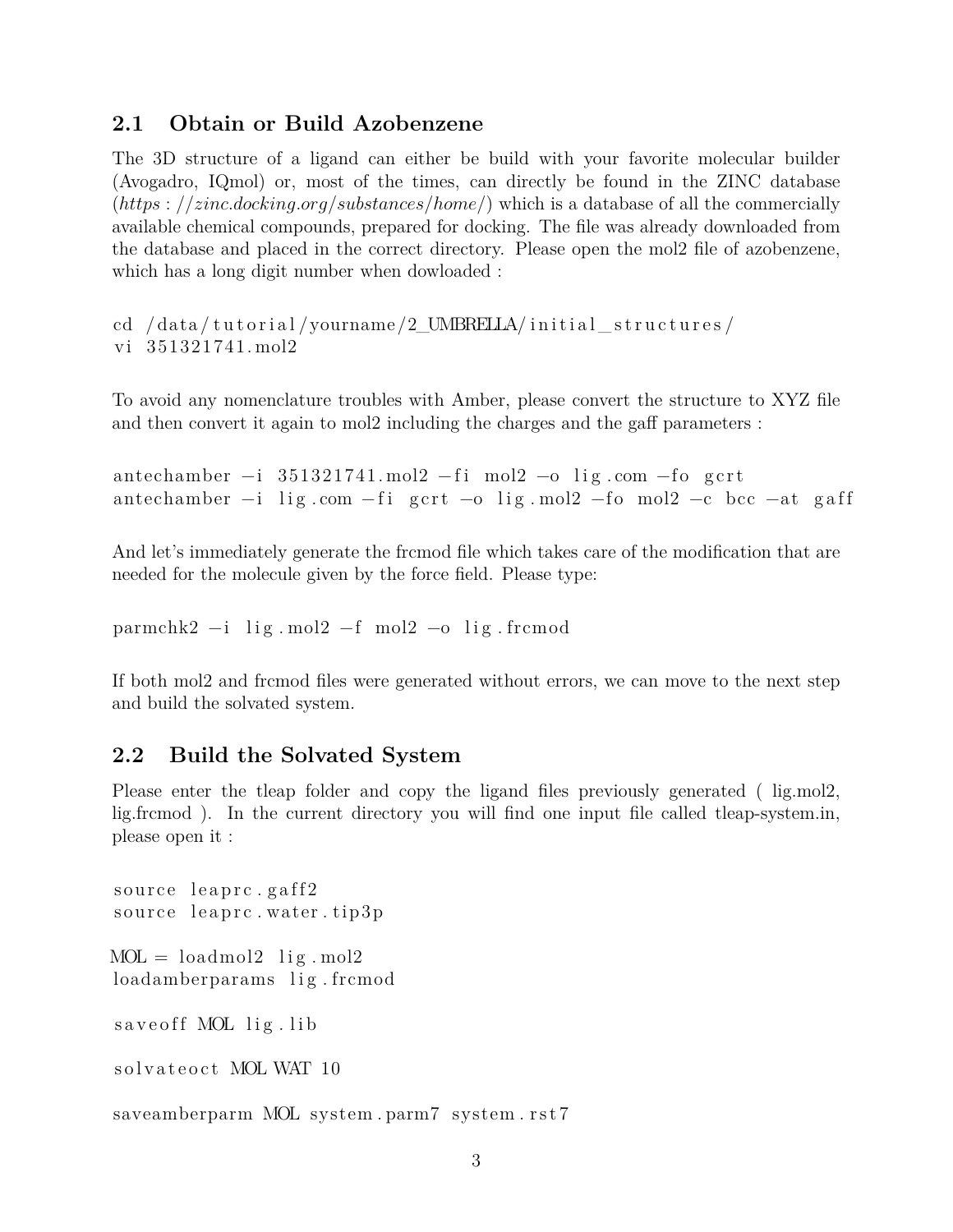savepdb MOL system . pdb

q ui t

We have just solvated the azobenzene molecule with an octahedral box of water and generated the topology file (system.parm7) and the coordinate file (system.rst7) which will be the files required to run a molecular dynamics simulation in the next section.

### **3 Running Simulation**

Let's first enjoy our solvated system by opening it in vmd:

```
vmd system . parm7 system . r s t 7
```
o r

vmd system . pdb

and once you are done, please enter the "run folder. You will see three subfolders : "min", "heat","prod" which are the basic ingredients for the simulation. Please enter the "min" folder, and open the min.in file.

Minimiza tion &c n t r l  $\min. = 1$  ! Turn on minimization  $maxcyc = 2000$ . ! Maximum number of minimization cycles  $n c y c = 1000$  ! 1000 steepest-descent steps  $n_{\rm tr}$  = 2  $\;$ ! Print energies every 2 steps

where the purpouse of the minimization is to find a local energy minimum of the starting structure so that the MD simulation does not "blow up" (i.e. the forces on any atom are not so large that the atoms move an unreasonable distance in a single timestep). In this situation the maxcyc provides the total number of steps (2000) of which the last 1000 the minimization algorithm is switched from steepest descent to conjugate gradient. Please execute it as :

```
sander -O −i min. in -p system. parm7 -c system. rst7 -o min. out
-r min.rst7 -inf min.info
```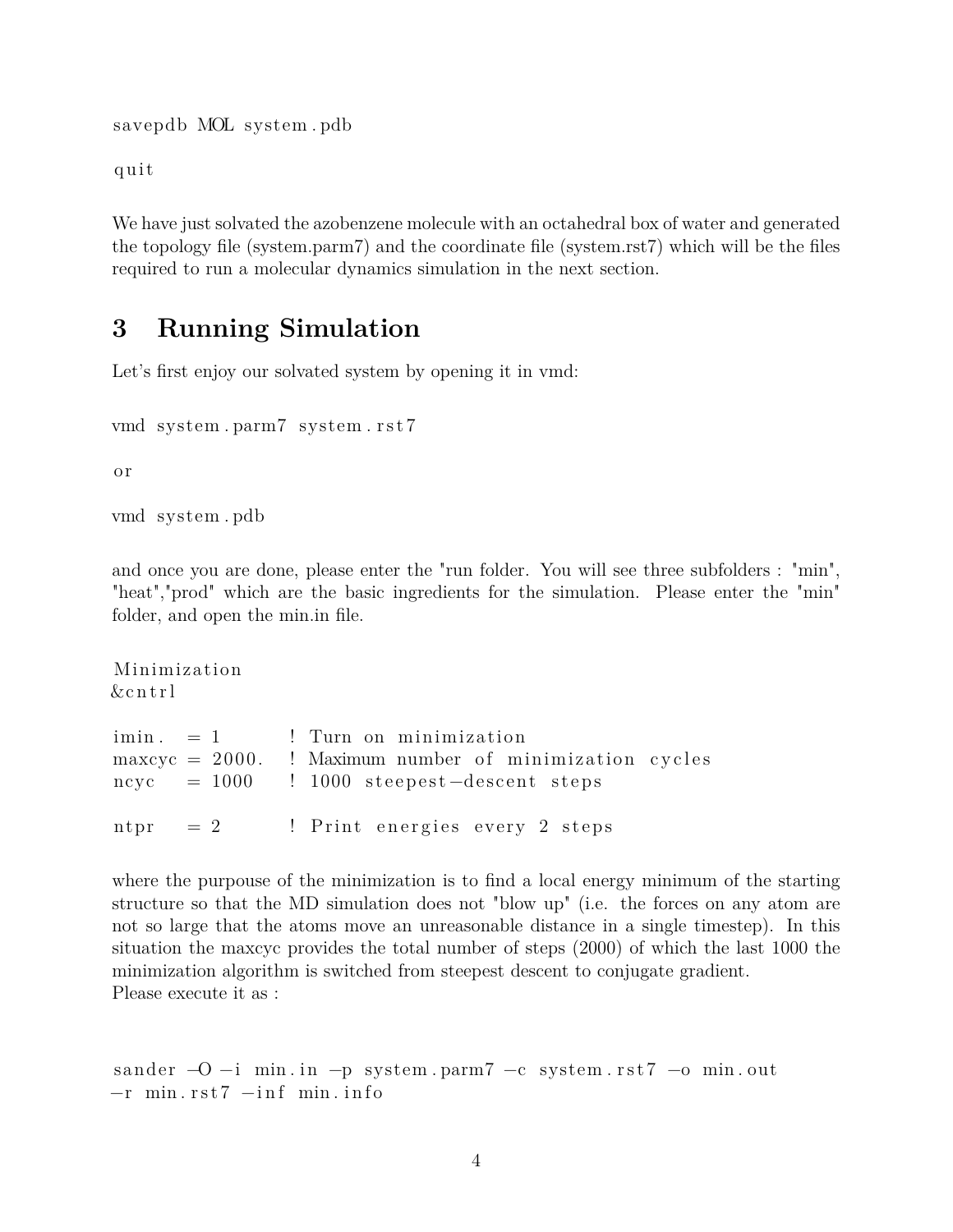When the calculation is done, we can open the min.out file and look if the total energy has converged. If so, we can continue and heat up the system. This stage is called heating but could also be confused with equilibriation; the name does not really matter if you understand the purpose. Ultimately, we want to run a simulation in a particular thermodynamic ensemble (NVE,NPT) at a particular state point (target energy, temperature, and pressure) and collect data when those conditions are reached. Usually, even though velocities are assigned according to the correct distribution, a thermostat will still need to add or remove heat from the system as it approaches the correct partitioning of kinetic and potential energies. For this reason, it is advised that a thermostatted simulation is performed prior to a desired production simulation, even if the production simulation will ultimately be done in the NPT ensemble. So the heating corresponds to a portion of the simulation where we want to relax to the temperature of interest. Please enter the heat folder and open the heat.in file:

| Heat                                   |                                                      |
|----------------------------------------|------------------------------------------------------|
| &cr1                                   |                                                      |
| $imin=0,$                              | ! Turn off minimization                              |
| $ntx=1$ ,                              | ! Our starting file has no input velocities          |
| $i$ rest=0,                            | ! This is NOT a restart of an old MD simulation      |
| $nstlim = 10000,$                      | ! Number of timesteps                                |
| $dt = 0.002$ ,                         | ! 2fs timestep                                       |
| $n \text{tf} = 2,$                     | Setting to not calculate force for SHAKE             |
| $ntc=2,$                               | ! Enable SHAKE to constrain all bonds with H         |
| $tempi = 0.0,$                         | !Initial thermostat temperature in K                 |
| $temp0 = 300.0,$                       | ! Final thermostat temperature in K                  |
|                                        |                                                      |
| $n \text{tr} = 1$ ,                    | ! Print energies every 1 step                        |
| $ntwx=10,$                             | ! Print coordinates every 10 steps to the trajectory |
| $i$ outfm=0,                           | ! Print coordinates in ASCII                         |
| $iwrap=1,$                             | ! Wrap coordinates into primary box                  |
| $cut = 8.0$ ,                          | ! Nonbonded cutoff, in Angstroms                     |
| $\text{ntb}=1$ ,                       | ! Periodic boundaries for constant volume            |
| $ntp=0,$                               | !No pressure control                                 |
| $ntt=3,$                               | ! Temperature control with Langevin thermostat       |
| gamma <sub><math>\ln</math>=2.0,</sub> | !Langevin thermostat collision frequency             |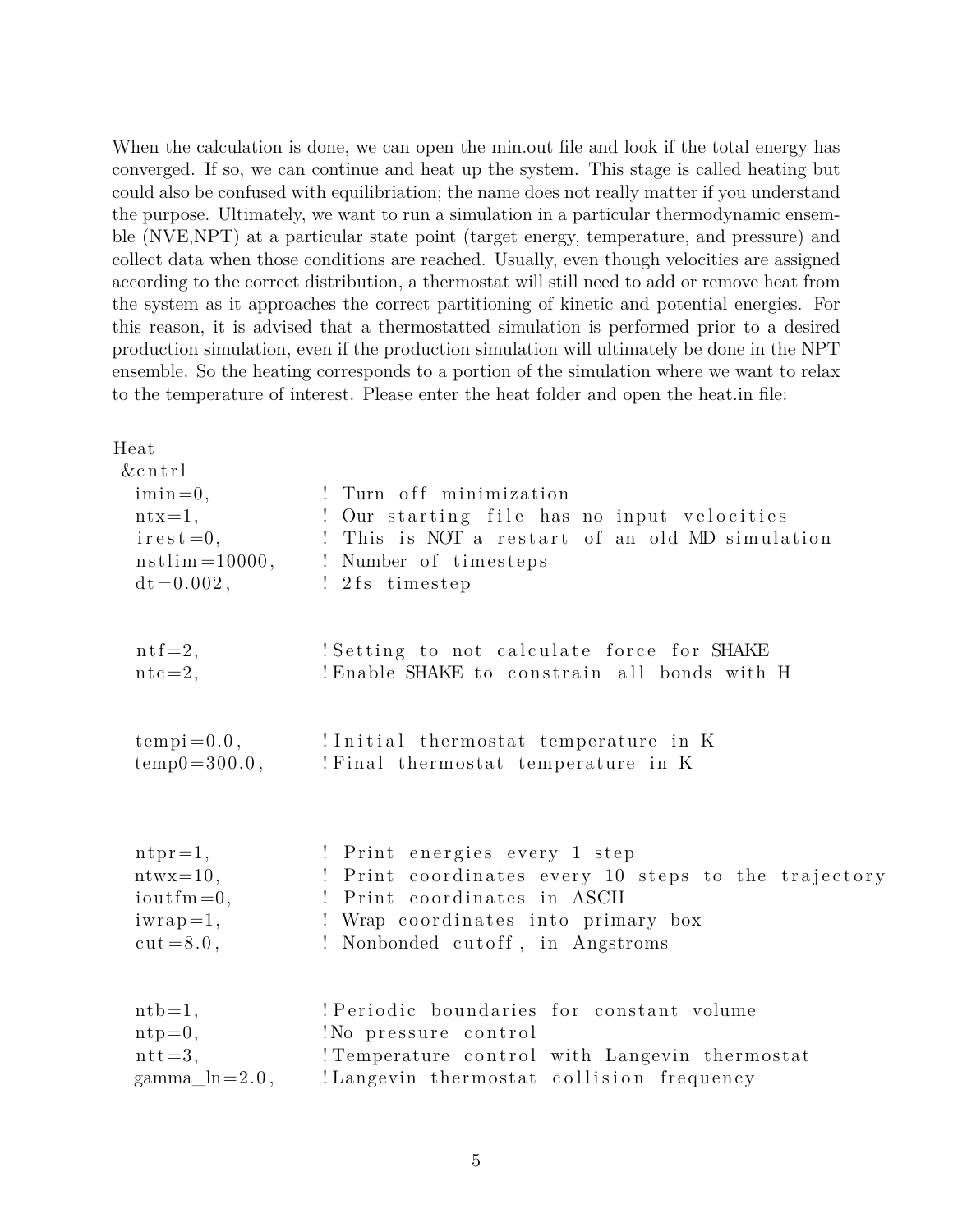```
\text{mmrot}=1, \text{NMR} restraints ON
ig = -1, ! The seed for the pseudo-random number generator
/
```

```
&wt type="TEMP0', istep1=0, istep2=8000, value1=0.0, value2=300.0 /
&\text{wt type} = 'TEMP0', istep1 = 8000, istep2 = 10000, value1 = 300.0, value2 = 300.0 /&\text{wt type} = 'END' /
```
Now the file became a bit more complicated, because more variables are added since we want to get closer to a real system. To run the heating simulation, we require the topology (system.parm7), but also the coordiantes of the minimized structure (min.rst7), therefore please copy those two files in the "heat" folder. To run the simulation, please execute it as :

```
sander -O -i heat in -p system . parm7 -c min rst7 -o heat . out
-x heat \text{ord}-r heat \text{rst7}-\text{inf} heat . info
```
When the calculation is done we can open the output "heat.out". Fortunately Amber provides also a perl script to automatically extract the summary of all the state functions. Please execute:

process mdout . perl heat . out

and you will see many files appearing in your folder. Let's plot for example the temperature and then the total energy:

xmgrace summary .TEMP

and

xmgrace summary .ETOT

If everything went fine, we can proceed to the next and final step of MD simulation, the production run. Now we want to move from an NVT ensemble to an NPT ensemble and start collecting data from the point where the system is equilibriated. Please enter the prod folder and open the prod.in file:

**Production**  $&$  cntrl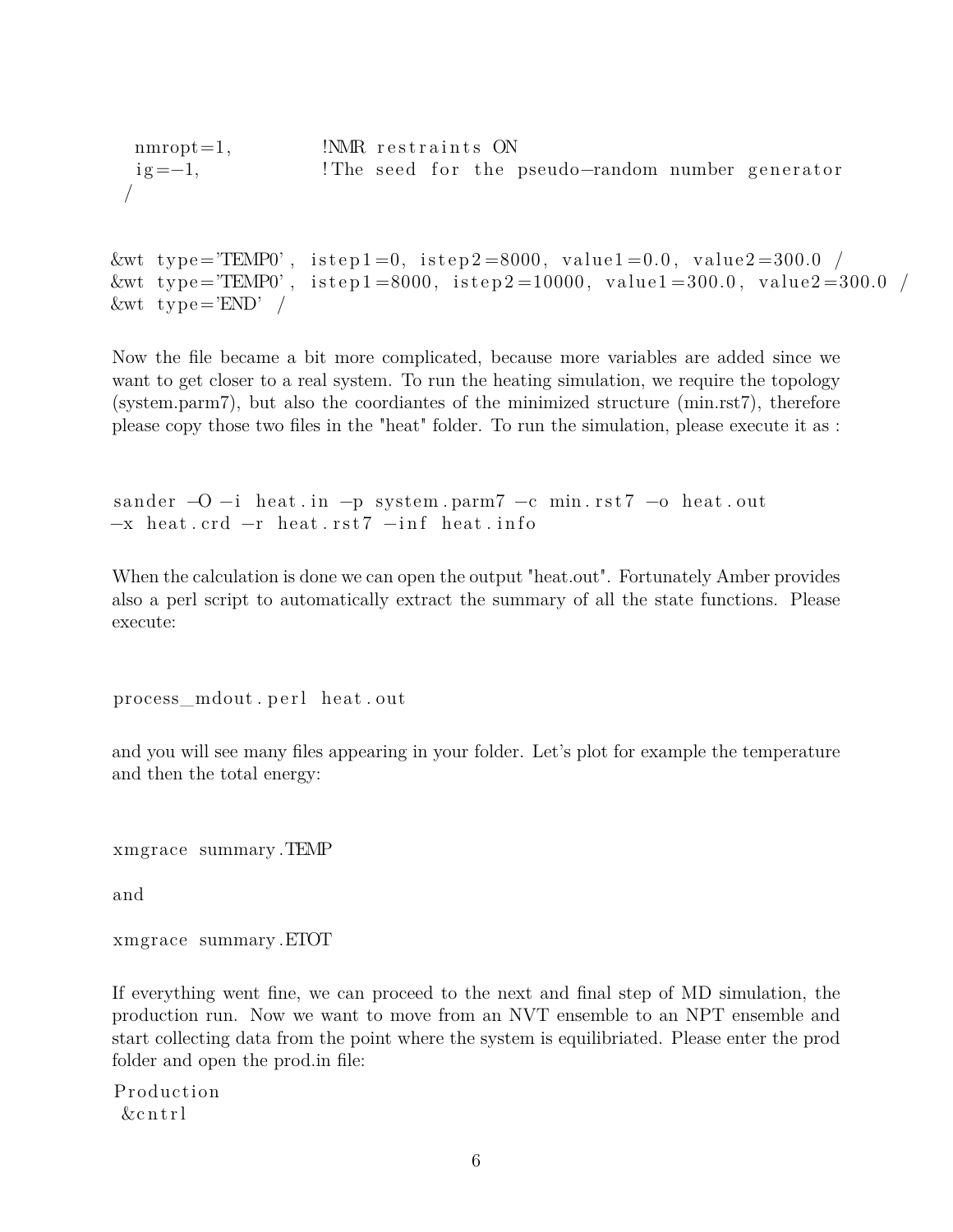| imin<br>irest<br>ntx                            | $= 0$<br>$=$ 1<br>$= 7$                                  | No minimization but molecular dynamics<br>This is NOT a restart of an old MD simulation<br>Our starting file has input velocities<br>Ţ.                                                                                                            |
|-------------------------------------------------|----------------------------------------------------------|----------------------------------------------------------------------------------------------------------------------------------------------------------------------------------------------------------------------------------------------------|
| ntb                                             | $= 2$                                                    | Periodic Boundary Conditions in the NPT<br>Ţ.                                                                                                                                                                                                      |
| ntp<br>barostat<br>pres0<br>taup                | $=$ 1<br>$= 1$<br>$= 1.0$<br>$= 2.0$                     | ! Isotropic scaling of volume<br>Berendsen barostat<br>L<br>! Pressure in bars<br>Relaxation time is ps<br>$\Gamma$                                                                                                                                |
| cut<br>ntc<br>$n \, t \, f$                     | $= 8.0$<br>$= 2$<br>$= 2$                                | ! Cutoff Lennard-Jones real-space Ewald int<br>Enable SHAKE to constrain all bonds with H<br>Setting to not calculate force for SHAKE                                                                                                              |
| tempi<br>ntt<br>gamma_ln                        | $= 300.0$<br>$=$ 3<br>$= 1.0$                            | Initial temperature<br>Langevin thermostat<br>Ţ.<br>Collision frequency in ps-1<br>L                                                                                                                                                               |
| nstlim<br>dt                                    | $= 40000$<br>$= 0.002$                                   | ! Number of timesteps<br>Time step in ps<br>Ţ                                                                                                                                                                                                      |
| ntpr<br>ntwx<br>ntwr<br>ntxo<br>ioutfm<br>iwrap | $= 200$<br>$= 200$<br>$= 200$<br>$=$ 1<br>$= 0$<br>$= 1$ | Energy is printed every N steps<br>Trajectory is printed every N steps<br>Ţ<br>Restart file is printed every N steps<br>ASCII format for final coord, vel, box size<br>ASCII format for trajectory (xyz) file<br>Wrap coordinates into primary box |

Again, copy the topology (system.parm7) and the coordinate file of the last frame of the heating run (heat.rst7) to the "prod" folder. Please execute it as :

sander -O -i prod.in -p system.parm7 -c heat.rst7 -o prod.out  $-r$  prod.rst7  $-x$  prod.crd  $-int$  heat.info

Please, for more information on this section check (p.335). It is time for a break  $\text{\small}\textsf{mm}$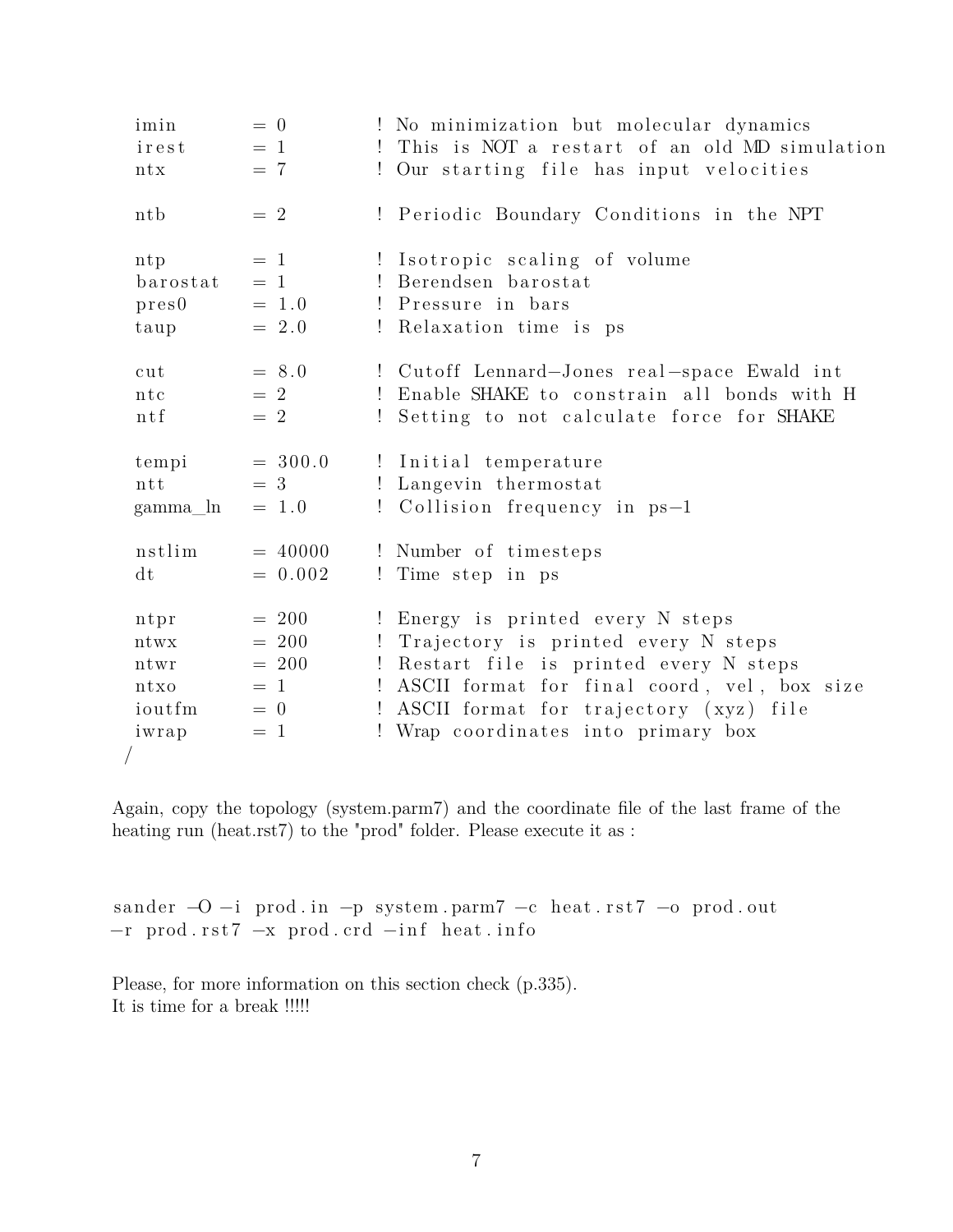### **4 Restrained Simulation and Umbrella Sampling**

Up until now, we've build a system and sampled the probability distribution of the end state, but this method is not optimal if one wish to estimate the difference in free energy between states. The difference in free energy between two states A and B can be identified as the energy difference at the point where the two energy difference distributions  $\delta_A$  and  $\delta_B$  intersect. Therefore two or more states have to be connected as part of the same overall system to allow sufficient sampling in the intersection region. Assume we want to calculate the energy difference between A and B, we then want to define a combined Hamiltonian H*comb* such that the important configurations of this combined Hamiltonian are primarily composed of configurations important to states A and B. The H*comb* will be some function of  $H_A$  and  $H_B$ , which is dependent on a coupling parameter  $\lambda$  where :

$$
\lambda = 0 \qquad H_{comb} = H_A
$$

$$
\lambda = 1 \qquad H_{comb} = H_B
$$

The  $\lambda$  can be called collective variable or reaction coordinate and can be thought as a constrained variable which is set to a certain value, similarly to when we perform a potential energy surface scan in quantum chemistry. Once the reaction coordinate is chosen, which implies that you are aware of both the reactant and the product, we can apply the staging/windowing of the simulation, which means that we will perform many independent simulations at different values of  $\lambda$ . The strategy of adding a biased potential energy term to each windowed simulation was named Umbrella Sampling, probably because in each window, an harmonic (umbrella) potential is applied to avoid the sampling of configurations outside the  $\lambda$  parameter. In our case, for the azobenzene, the  $\lambda$  parameter will be the dihedral of C-N-N-C, which correspond to the central dihedral.

Therefore we will first continue by learning how to run a constrained MD simulation. Please open the "180" folder and open the disang.180 file:

```
Harmonic restraints for 180 deg
 & rst.
   i \cdot a t = 4, 5, 6, 7, ! atom index of C−N–N–C
   r1= 60.0, r2=180.0, r3=180.0, r4=300.0, ! reaction coordinates
   rk2=200.0, rk3=200.0, rk3=200.0, rk3=200.0, rk3=200.0, rk3=200.0, rk3=200.0, rk3=200.0, kr3=200.0, kr4=200.0, kr5=200.0, kr5=200.0, kr5=200.0, kr5=200.0, kr5=200.0, kr5=200.0, kr5=200.0, kr5=200.0, kr5=2/
```
Here, the iat specifies the atom index, the r1 to r4 define the share of the potential and an harmonic potential rk2 is applied between r1 and r2 while rk3 is applied between r3 and r4. In this case to have give a perfect harmonic potential centered at 180, rk2 must be set equal to rk3 and r2 equal to r3. Now instead, let's open the prod.in file :

Production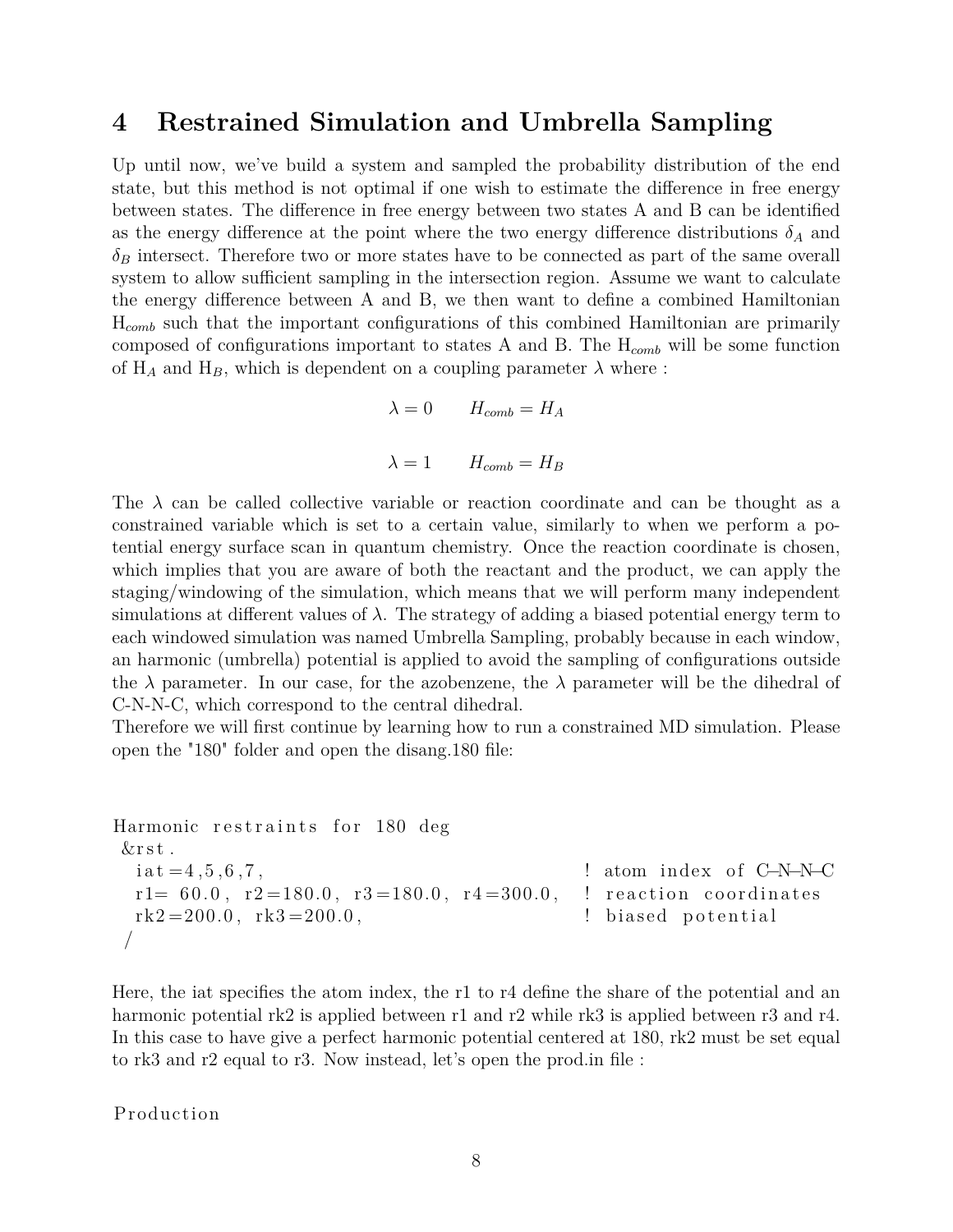| $&$ cntrl                |                                       |                                                               |
|--------------------------|---------------------------------------|---------------------------------------------------------------|
| imin                     | $= 0$                                 | ! No minimization but molecular dynamics                      |
| irest                    | $= 1$                                 | This is NOT a restart of an old MD simulation<br>$\mathbf{I}$ |
| ntx                      | $= 7$                                 | ! Our starting file has input velocities                      |
| ntb                      | $= 2$                                 | ! Periodic Boundary Conditions in the NPT                     |
| ntp                      | $= 1$                                 | ! Isotropic scaling of volume                                 |
| barostat                 | $= 1$                                 | ! Berendsen barostat                                          |
| pres0                    | $= 1.0$                               | ! Pressure in bars                                            |
| taup                     | $= 2.0$                               | ! Relaxation time is ps                                       |
| cut                      | $= 8.0$                               | ! Cutoff Lennard-Jones real-space Ewald int                   |
| ntc                      | $= 2$                                 | Enable SHAKE to constrain all bonds with H<br>$\mathbf{I}$    |
| $n \, t \, f$            | $= 2$                                 | Setting to not calculate force for SHAKE<br>Ţ                 |
|                          |                                       |                                                               |
| tempi                    | $= 300.0$                             | ! Initial temperature                                         |
| ntt                      | $=3$                                  | ! Langevin thermostat                                         |
| gamma_ln                 | $= 1.0$                               | ! Collision frequency in ps-1                                 |
| nstlim                   | $= 1000$                              | ! Number of timesteps                                         |
| dt                       | $= 0.002$                             | ! Time step in ps                                             |
|                          |                                       |                                                               |
| ntpr                     | $= 10$                                | ! Energy is printed every N steps                             |
| ntwx                     | $= 10$                                | Trajectory is printed every N steps<br>$\mathbf{I}$           |
| ntwr                     | $= 20$                                | Restart file is printed every N steps<br>$\mathbf{I}$         |
| ntxo                     | $= 1$                                 | ! ASCII format for final coord, vel, box size                 |
| ioutfm                   | $= 0$                                 | ASCII format for trajectory (xyz) file<br>$\mathbf{I}$        |
| nmropt                   | $= 1$                                 |                                                               |
|                          |                                       |                                                               |
| &wt                      |                                       |                                                               |
|                          | $type = 'DUMPFREQ'$ , $istep1 = 50$ , |                                                               |
| <i>&amp;end</i>          |                                       |                                                               |
| <i>&amp;wt</i>           |                                       |                                                               |
| $type = 'END'$ ,         |                                       |                                                               |
| <i><u>kend</u></i>       |                                       |                                                               |
| $DISANG=$ disang. 180    |                                       |                                                               |
| DUMPAVE=dihedral_180.dat |                                       |                                                               |

where the final part of the file allows sander to read the applied potential and print the value of the dihedral every  $50$  steps. Please execute it as :  $% \left\vert \cdot \right\rangle$ 

sander  $-O -i$  prod\_180.in  $-p$  system.parm7  $-c$  prod.rst7  $-r$  prod\_180.rst7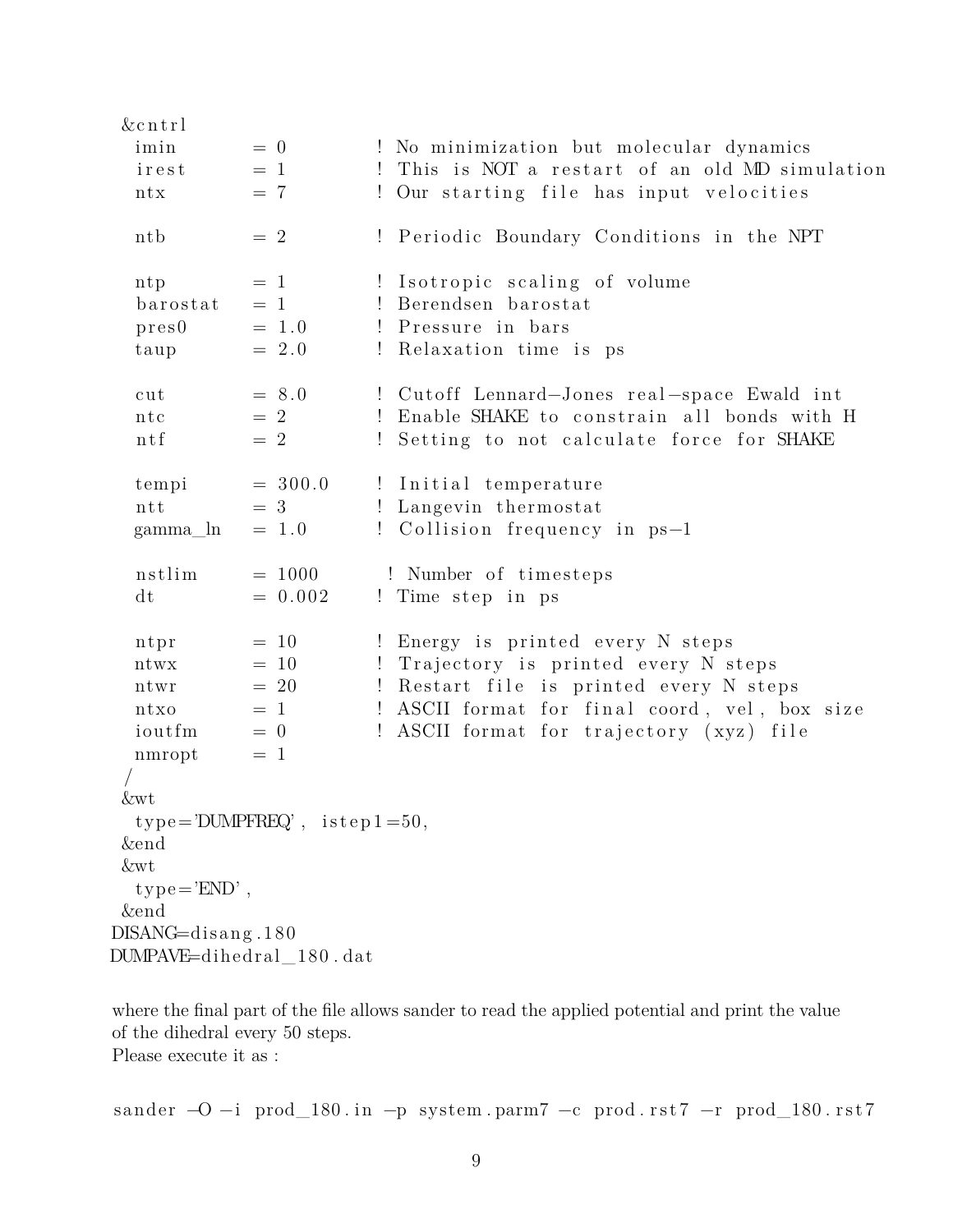$-x$  prod\_180. crd  $-i$ nf prod\_180. info

Before we start windowing the simulation, let's check whether the dihedral constraint was applied. To do so we could compare the dihedral-180.dat file just generated with the dihedral of the previous simulation without the contraint applied. So let's go back to the "prod" folder and apply the knowledge we previously acquired with cpptraj.

```
c p p t r aj
parm system . parm7
dihedral @4 @5 @6 @7 range360 out dihedral.dat
go
e x i t
```
If we now compare this file with the dihedral file in the "180" folder we can see that the potential applied actually blocked that dihedral to apprimately 180 degrees. Let's now enter the "windows" folder, and open the umbrella.sh file :

```
\#!/ \text{bin}/ \text{bash} -f
```

```
export AMBERHOME=/usr/license/amber/amber20
export PATH=${PATH}: ${AMBERHOME}/bin
export LD_LIBRARY_PATH=$LD_LIBRARY_PATH:$AMBERHOME/ lib
export CUDA_VISIBLE_DEVICES=0
delta = $(echo " -3" | bc")rini=\$(echo "180" | bc )\limit = 61n=1while \lceil \text{sn} -\text{le} \text{Similar} \rceildo
r1=$(echo "$rini + $delta *($n - 1)" | bc ) #center of window r2=r3
r1min=*(echo "*1 - 5.0" | bc ) # r1
r1max=*(echo "*1 + 5.0" | bc) # r4
\left[ -e \mod 2r1 \right] & \& \text{rm md} \r1. in
\left[ -e \right] dihedral\r1. dat \left[ k\& \right] rm dihedral\r1. dat
```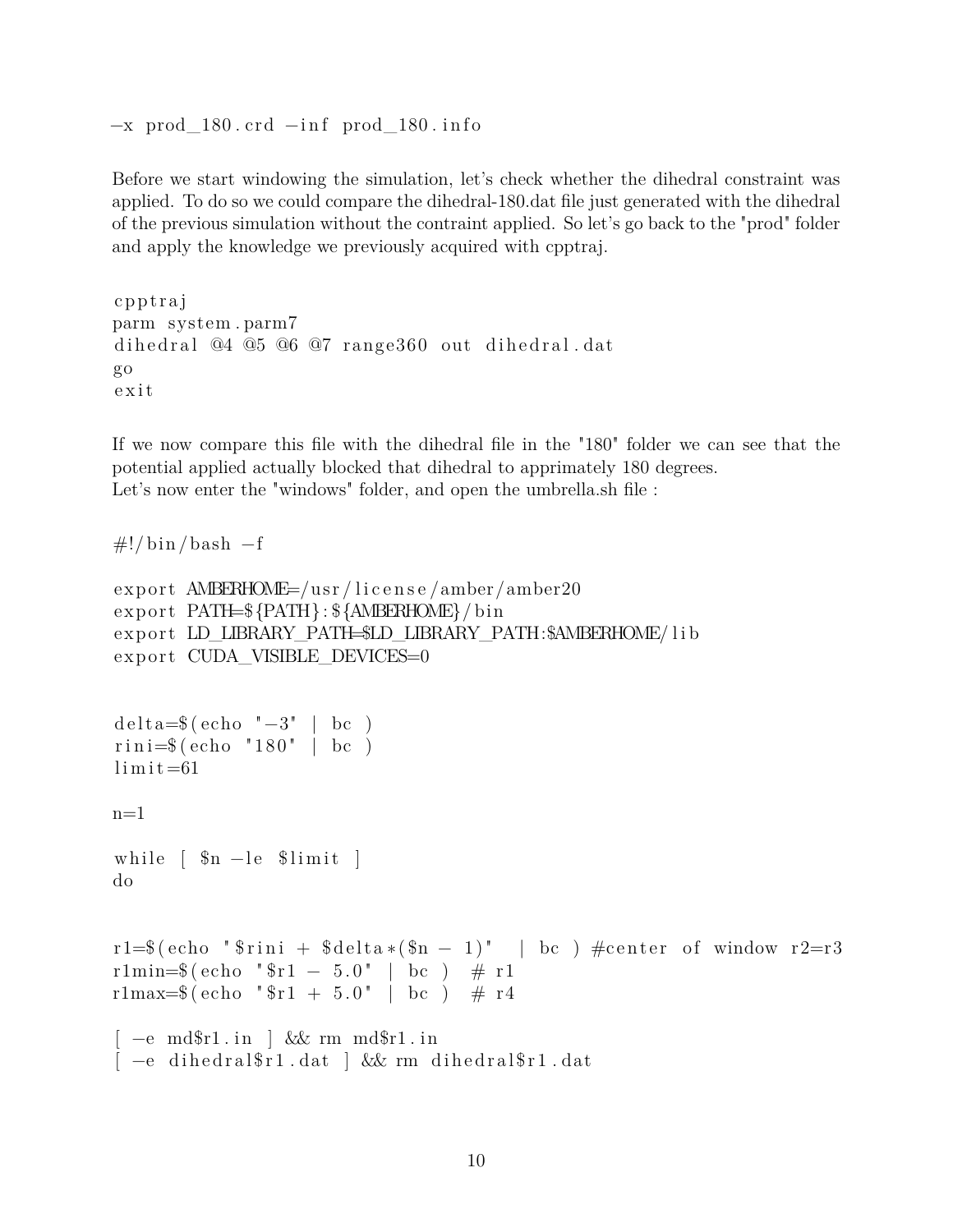```
# Print MD file.
echo umbrellatest \gg md$r1.in
echo\&\text{cntr1} \gg \text{md$}fl.in
echo
      imin
                  = 0! No minimization \gg md$r1.in
                  = 1echo! Simulation is restarted \gg md$r1.in
      irest
                               ! Coord, vel and box >> md$r1.in
                  = 7echo
      ntx! Periodic Boundary Conditions in the NPT
echo
                  = 2n<sub>th</sub>\gg \text{md$}fl. in
echo= 1! Isotropic scaling of volumen \gg md$r1.in
      ntpechobarostat
                  = 1! Berendsen barostat \gg md$r1.in
echo
      pres0= 1.0! Pressure in bars \gg md$r1.in
                  = 2.0! Relaxation time is ps \gg md\r1.in
echo
      taup
                  = 8.0echo
                               ! Cutoff for LJ and Ewald \gg md$r1.in
      cut
                  = 2echon_{\rm t}! Bonds H have SHAKE \gg md$r1.in
                  = 2! Bond interactions H \gg m dfr1.in
echo
      n \text{tf}echo= 300.0! Initial temperature \gg md$r1.in
      tempi
echotemp0= 300.0! Final temperature \gg md$r1.in
echo
                               ! Langevin thermostat \gg md$r1.in
      ntt
                  = 3
echo
      gamma_ln
                  = 1.0! Collision frequency in ps-1 \gg m dfrl.in
                               ! Number of time steps \gg md$r1.in
echonstlim
                  = 1000= 0.002echo
                              ! Time step in ps \gg m dfr1.in
      dtecho
                  = 10! E is printed every N steps \gg md$r1.in
      ntpr
                  = 5! Traj is printed every N steps >> md$r1.in
echo
      ntwx
echontwr
                  = 5! Rst file is printed N steps \gg md$r1.in
echo
                  = 1! ASCII format final c, v, box \gg m dfr1.in
      ntxo
                  = 0echo
      ioutfm
                               ! ASCII format for trajectory file \gg md$r1.in
echo
                               ! Restraints, e.g., Umb Samp \gg md$r1.in
      nmropt
                  = 1
echo / \gg md$r1.in
echo \&wt type = \'DUMPFREQ\', istep1 = 1 / >> md$r1.in
echo \&wt type = \'END\' / >> md$r1.in
echo DISANG = dihedralr1.dat >> mdr1.in
echo DUMPAVE = dihedralr1.out >> mdr1.in
echo Harmonic restraints for $r1 dihedral >> dihedral$r1.dat
echo \text{first} iat = 4,5,6,7 >> dihedral$r1.dat
echo r1=$r1min, r2=$r1, r3=$r1, r4=$r1max, >> dihedral$r1.dat
echo rk2=200, rk3=200, \gg dihedral$r1.dat
echo / \gg dihedral$r1.dat
rnext=\$(echo "\$r1 + \$delta1 | bc )
sander -0 -i md$r1.in -o md$r1.out -p system.parm7 -c
\text{inif } r1 \text{ rst } -r \text{ mdf } r1 \text{ rst } -\text{ref } \text{inif } r1 \text{ rst } -x \text{ mdf } r1
```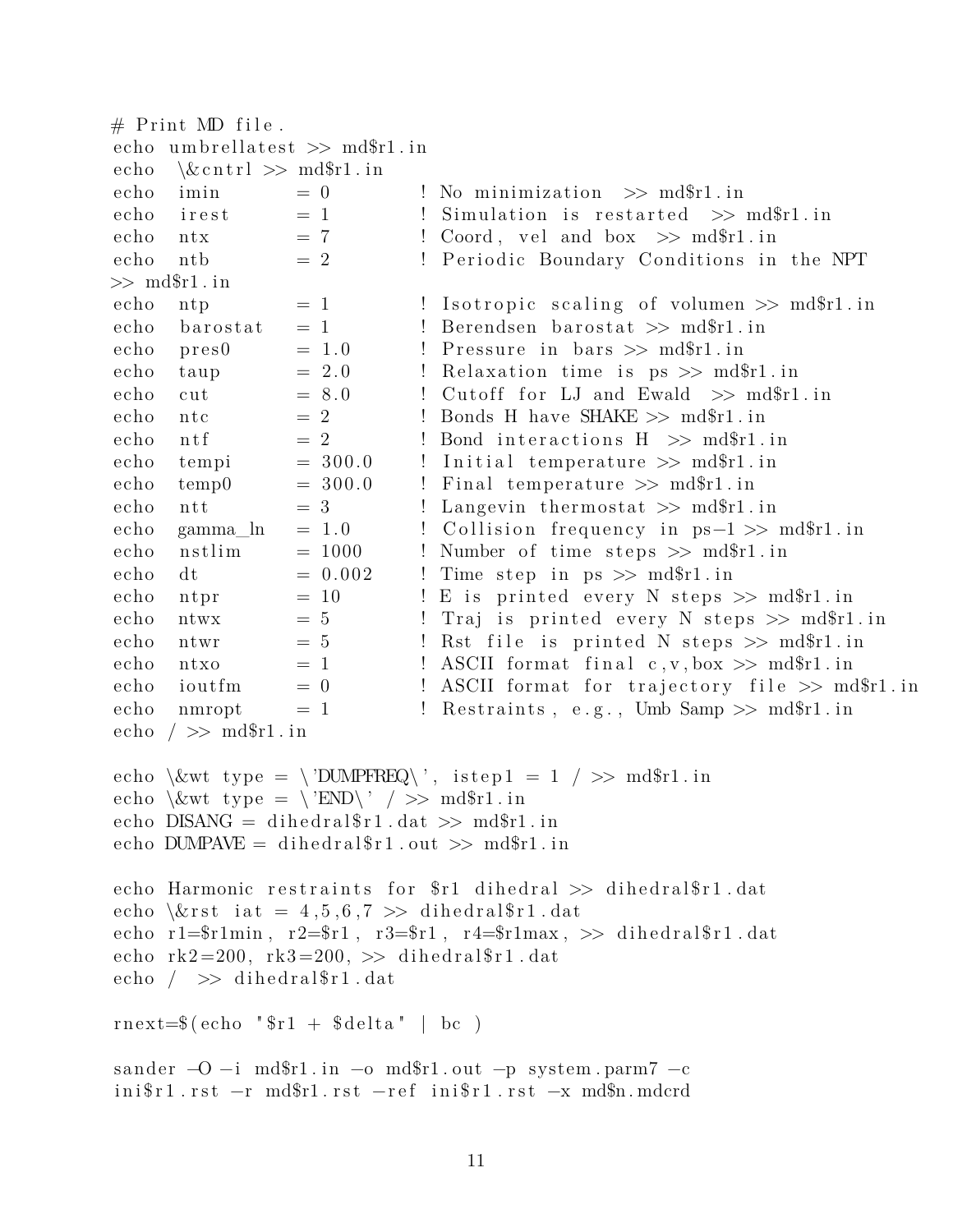cp md\$r1.rst ini\$rnext.rst  $(( n++) )$ done

This is a script that takes the restart file of the constrained 180 degrees simulation and sequentially run a simulation decreasing the dihedral angle by 3 degrees. This means that we will have a total of 60 windows, each corresponding to a simulation where the starting file corresponds to the last frame of the previous simulation. The ini180.rst file correspond to the last frame of the 180 degrees constrained simulation, with a different name to adapt it for the script. So copy the file to the "window" folder and execute the script:

```
cp 1/180 / prod 180 rst7 in i180 rst
cp \ldots/180/ system . parm7.
. /umbrella .sh
```
which have generated a restart file (.rst), a coordinate file (.mdcrd) and a output file (.out) where the dihedrals are printed for each window.

Let's first visualize the full trajectory, and in order to do so we need to combine the trajectories of each simulation, which of course can be done with cpptraj. Please let's rename the trajectories from 1 to 9 to make them recognizable for the subsequent action of cpptraj. If you don't rename them, then cpptraj will not give the order from 1 to 60.

for i in  ${1..9}$ do mv md\$i . mdcrd md0\$i . mdcrd done

and now let's combine them with cpptraj:

```
c p p t r aj
parm system . parm7
for i in md∗. mdcrd
trajin $ i 1 last 60
autoimage :MOL
done
trajout final.crd
go
e x i t
```
and please open the it with vmd: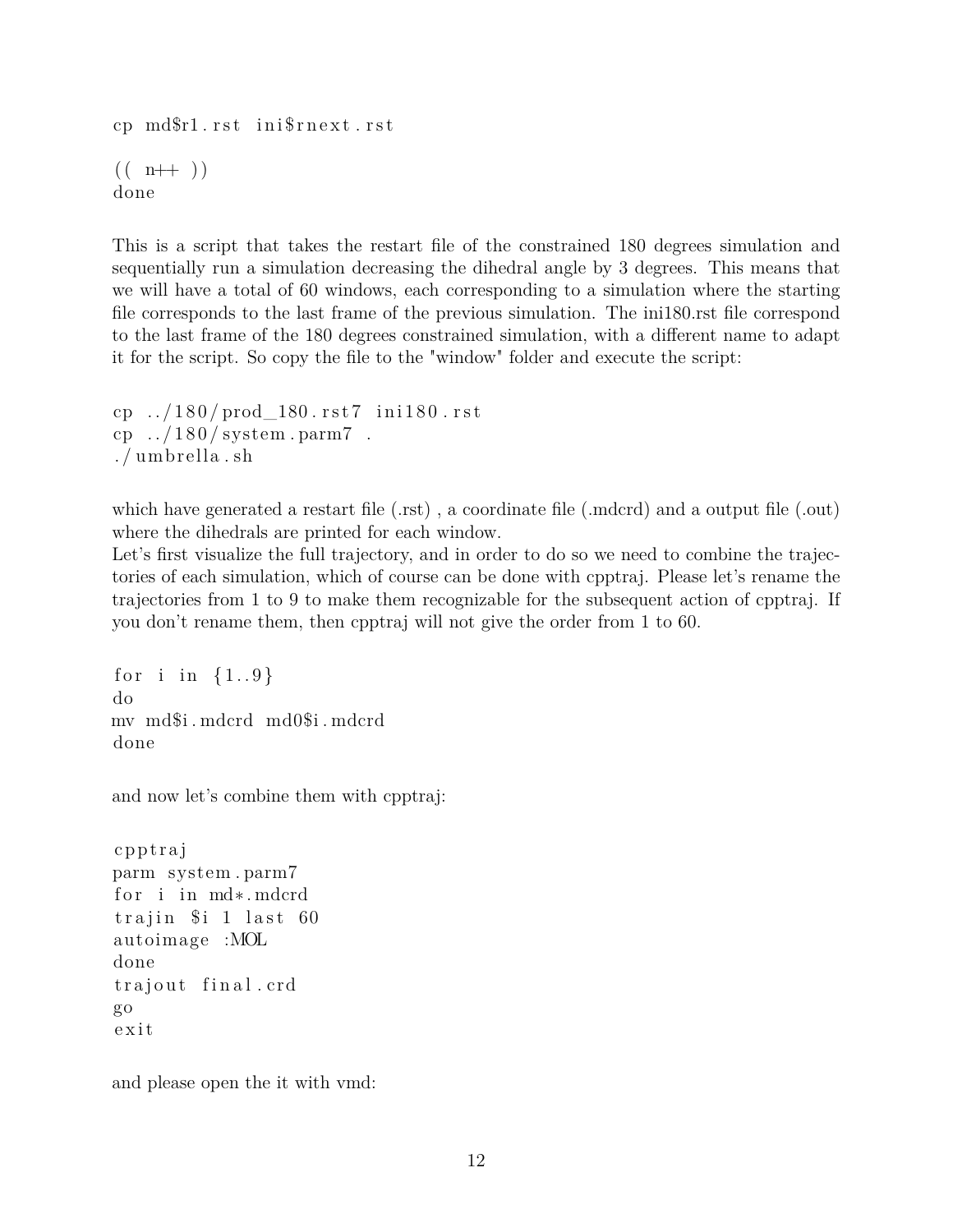ymd system.parm7 final.crd

And we should also check whether there is overlap between the different windows. Please plot all the dihedral files :

```
xmgrace dihedral {1..180}. out
```
which gives us an indication of the dihedral visited in each simulation. Probably it will not be enough to give a good estimate of the relative free energy, but some overlap is observed. The final stage of the umbrella sampling is to use the Weighted Histogram Analysis Method (WHAM) code to construct the potential of mean force (PMF) from the dihedral data collected. The exact explanation of this method goes beyond the scope of this tutorial, but we will still perform the analysis in order to obtain our first PMF plot. Please copy all the dihedral files into the "wham" folder, enter the folder and open the create-meta.perl file :

```
\#!/usr/bin/perl —w
u se Cwd;
$wd=cwd ;
print "Preparing meta file\n\begin{bmatrix}\nn\end{bmatrix}";
$name="meta . dat " ;
\text{\$inc} \, r = -3;$force = 0.12184;\& prepare input ( );
ext{ (0)};
sub prepare input () {
      $dihed = 180;while (\text{8dihed} \geq 0) {
         print "Processing dihedral: \deltadihed\n\cdot";
        &write_meta ( ) ;
         $dihed \text{ } \models \text{ } \$ \text{incr};
      }
}
sub write_meta {
      open METAFILE, \geq > \degree, \degree $name \degree;
      print METAFILE <<EOF;
dihedral$dihed.out $dihed.0 $force
```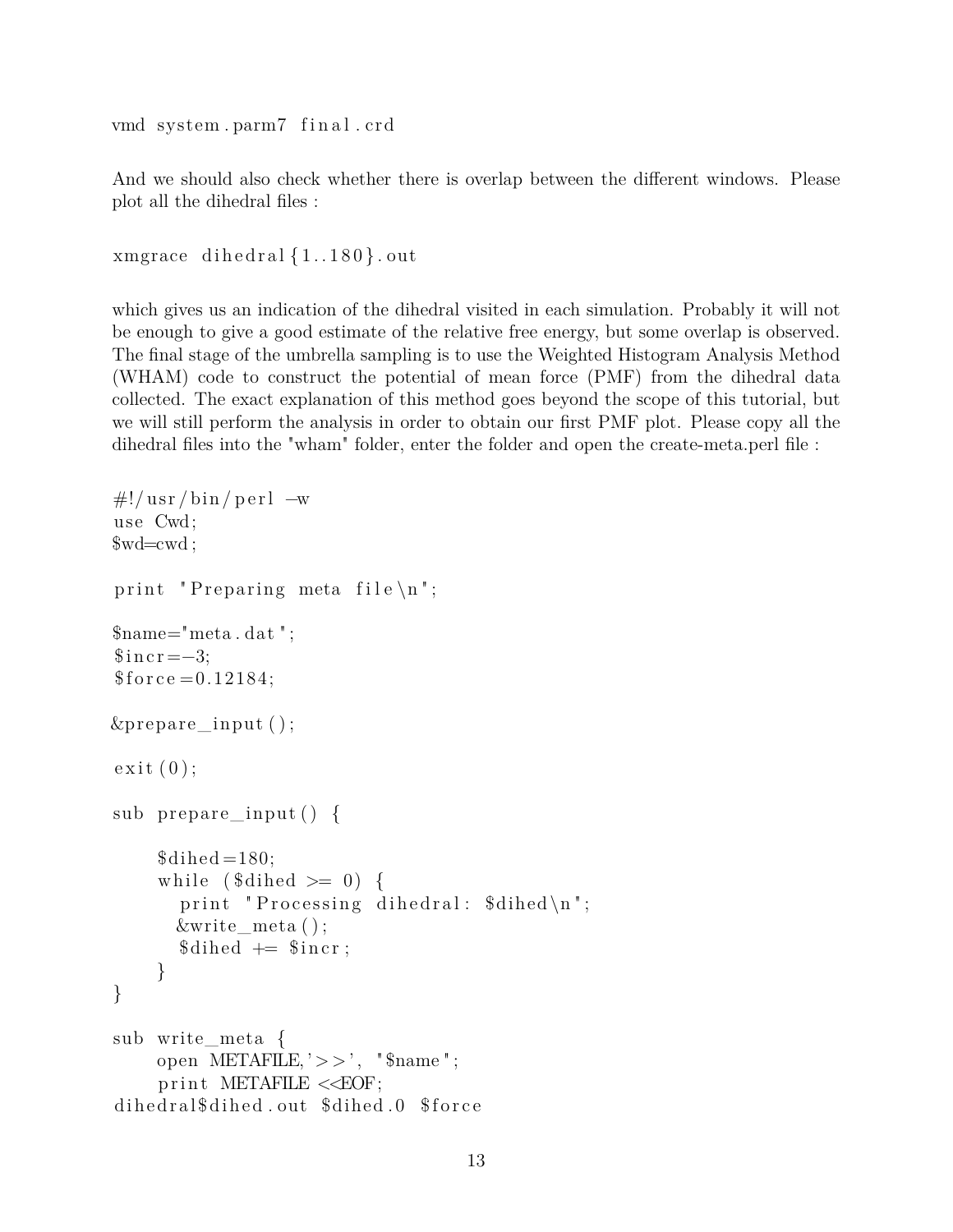EOF close MDINFILE; }

which was already adjusted for our system. Please execute it as :

. / create\_meta . p e r l

This script have generated a file called meta.dat which is an input file for the wham program telling the filename of each dihedral file, the minimum of the harmonic potential and the force constant used. Please remember that Amber uses  $k(x - x_0)^2$  with k in kcal/mol/rad<sup>2</sup> whereas the WHAM program uses  $0.5k(x-x_0)^2$  with k in kcal/mol/deg<sup>2</sup> therefore we need to multiply our force constant by  $2(\pi/180)^2$ . In order to execute the WHAM program please type :

wham P 0 180 60 0.01 300 meta.dat result.dat

where :

```
P = reaction coordinate is periodic
0 180 60 001 = generates a PMF from 0 to 180 using 60 bins
(every 3 degrees)0.01 = tolerance for reconstructing the PMF
300 = 300K (temperature)
0 = do not pad data points
meta.dat = meta fileresult.dat = output file
```
The program makes the the histograms, modifies them depending on the potential used, coverts each histogram to a free energy curve, iteratively aligns all curves using a least squares fit and writes the complete PMF curve to the output file. To plot the PMF, please extract the first two columns, execute it as:

```
cat result dat | awk '{print$1,$2}' > pmf.dat
```
If everything proceeded correctly, this is the PMF plot that you should obtain. The trans isomer corresponds to the minimum at 180<sup>°</sup>, with a transition state and another minimum approaching around  $0^\circ$ .